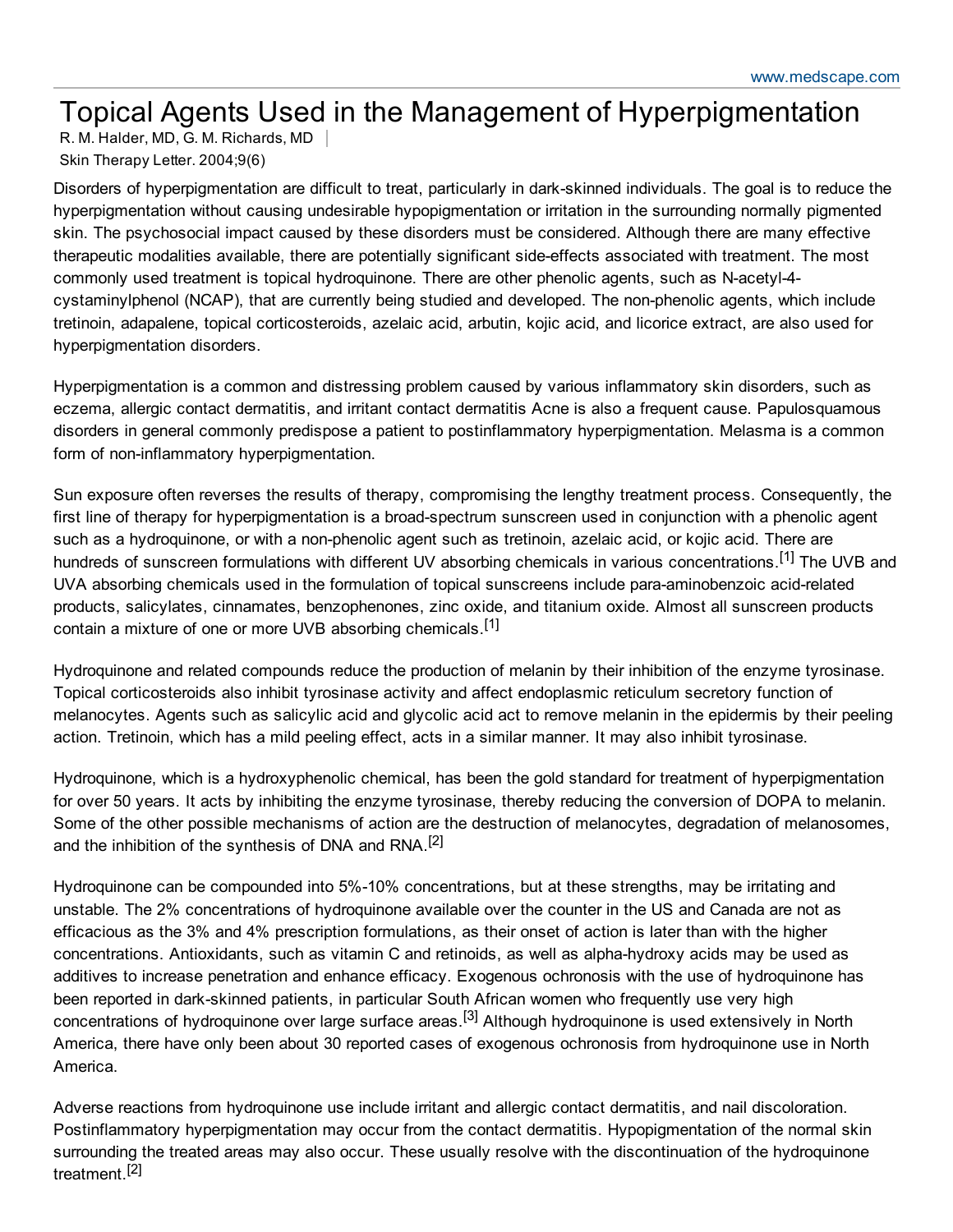Monobenzone, the monobenzyl ether of hydroquinone, is a special topical phenolic agent, which is indicated only for the final depigmentation of disfiguring vitiligo. It is applied topically to permanently depigment normal skin surrounding vitiliginous areas in patients with disseminated vitiligo (greater than 50% body surface area). The cream is applied in a thin layer, rubbed into the normally pigmented areas two or three times daily. Depigmentation is usually achieved after 6-12 months with 20% monobenzone treatment. It should then be applied only as often as required to maintain depigmentation. Monobenzone cream can produce satellite depigmentation at sites distant from the site of initial application.

N-acetyl-4-cysteaminylphenol (NCAP) is another phenolic agent that is currently being developed and is not yet available in North America. NCAP acts to decrease intracellular glutathione by stimulating pheomelanin rather than eumelanin.<sup>[4]</sup> It also inhibits tyrosinase activity, has been found to be more stable, and causes less irritation than hydroquinone. In a retrospective study of 12 patients with melasma using 4% NCAP, 66% showed marked improvement, and 8% showed complete loss of melasma lesions. Changes of melanoderma were evident after 24 weeks of daily topical application of NCAP.<sup>[5]</sup>

Azelaic acid is a naturally occurring non-phenolic, saturated, nine-carbon dicarboxylic acid. Its use originated from the finding that *Pityrosporum* species can oxidize unsaturated fatty acids to dicarboxylic acids, which competitively inhibit tyrosinase. Azelaic acid was initially developed as a topical drug with therapeutic effects for the treatment of acne. However, because of its effect on tyrosinase, it has also been used to treat melasma, lentigo maligna and other disorders of hyperpigmention.<sup>[2,6]</sup> Azelaic acid has been reported to be effective for hypermelanosis caused by physical or photochemical agents, and lentigo maligna melanoma as well as other disorders characterized by abnormal proliferation of melanocytes. Its mechanism of action is to inhibit DNA synthesis and mitochondrial enzymes, thereby inducing direct cytotoxic effects toward the melanocyte.<sup>[6]</sup> Topical azelaic acid has no depigmentation effect on normally pigmented skin, freckles, senile lentigines, and nevi. This specificity may be attributed to its selective effects on abnormal melanocytes.

Azelaic acid can be used for postinflammatory hyperpigmentation in acne.<sup>[7]</sup> Free radicals are believed to contribute to hyperpigmentation, and azelaic acid acts by reducing free radical production.<sup>[8]</sup> Azelaic acid 20% is currently available in the US and is only indicated for the treatment of acne, although it has off-label use for hyperpigmentation. In the treatment of melasma, a 24week study in South America found that a 20% concentration of azelaic acid was equivalent to 2% hydroquinone.<sup>[9]</sup> In the Philippines, a study found that 20% azelaic acid was better than 2% hydroquinone.<sup>[10]</sup>

Kojic acid (5-hydroxy-2-(hydroxy methyl)-4-pyrone), a naturally occurring hydrophilic fungal derivative evolved from certain species of *Acetobacter*, *Aspergillus* and *Penicillium*, is used in the treatment of hyperpigmentation disorders. [11] It acts by inhibiting the production of free tyrosinase with efficacy similar to hydroquinone. In Japan, kojic acid has been increasingly used in skin care products. This is because, until recently, topically applied kojic acid at 1% concentration had not exhibited any sensitizing activity.<sup>[12]</sup> However, more recent long-term Japanese studies have shown that kojic acid has the potential for causing contact dermatitis and erythema.<sup>[12]</sup>

Arbutin, which is the b-D-glucopyranoside derivative of hydroquinone, is a naturally occurring plant derived compound that has been used for postinflammatory hyperpigmentation.<sup>[13]</sup> It is effective in the treatment of disorders of hyperpigmentation characterized by hyperactive melanocytes.<sup>[13]</sup> The action of arbutin is dependent on its concentration. Higher concentrations are more efficacious than lower concentrations, but they may also result in a paradoxical hyperpigmentation.<sup>[13]</sup> In comparative *in vitro* studies of various compounds used to improve the appearance of disorders of hyperpigmentation, arbutin was found to be less toxic than hydroquinone. A dosedependent reduction in tyrosinase activity, as well as melanin content in melanocytes, was also demonstrated.<sup>[14]</sup>

Licorice extract is not yet available in North America, but has been used in other parts of the world, particularly in Egypt. Its mechanism of action is similar to that of kojic acid. The main component of the hydrophobic fraction of licorice extract is glabridin, which has an effect on the skin. Studies investigating the inhibitory effects of glabridin on melanogenesis and inflammation have shown that it inhibits tyrosinase activity of melanocytes. No effect on DNA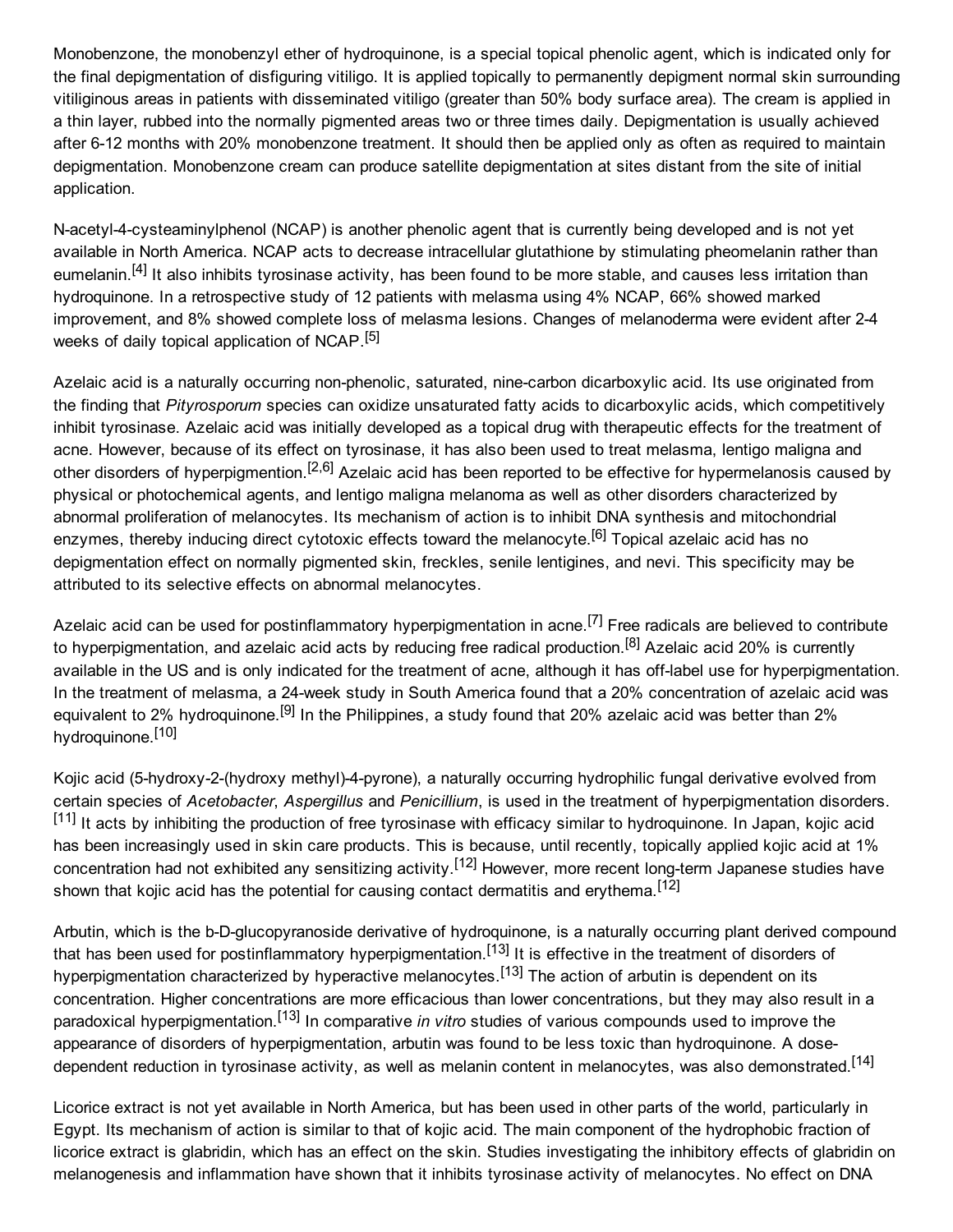synthesis was detectable.<sup>[15]</sup>

The efficacy of topical tretinoin 0.05-0.1% as monotherapy for postinflammatory hyperpigmentation has been reported.<sup>[16]</sup> Tretinoin was also used as monotherapy in a study on 38 African-American patients with melasma and 68%-73% of patients improved. In 88% of the patients, moderate side-effects of desquamation and erythema were observed.<sup>[17,18]</sup> Darker skinned patients who develop a dermatitis from tretinoin may develop postinflammatory hyperpigmentation secondary to the dermatitis.

The mechanism of action of tretinoin in the treatment of melasma is poorly understood. Clinical improvement has been found to be associated with a reduction in epidermal melanin, possibly as a result of the inhibition of tyrosinase by the action of tretinoin.<sup>[19]</sup>

Although tretinoin can be effective as monotherapy for hyperpigmentation and melasma, it requires 20 to 40week treatment periods. Tretinoin can also be used in conjunction with hydroquinone or other depigmenting agents to improve efficacy. The first published study of combination therapy used tretinoin 0.1%, hydroquinone 5%, and dexamethasone 0.1% for postinflammatory hyperpigmentation.<sup>[20]</sup> Tretinoin was shown to reduce the atrophy of the corticosteroid and facilitated the epidermal penetration of the hydroquinone. The tretinoin-induced irritation was reduced by the corticosteroid. The first triple combination topical therapy approved by the US FDA for melasma is a modified formulation comprising fluocinolone acetonide, hydroquinone 4% and tretinoin 0.05%. In studies of patients with melasma, 78% had complete or near clearing after 8 weeks of therapy. Similar results and favorable safety profile were seen in a 12-month study.<sup>[21]</sup>

In a randomized clinical trial, the efficacy of adapalene 0.1% was found to be comparable to that of tretrinoin 0.05% cream in the treatment of melasma (mainly epidermal type). The results showed fewer side-effects and greater acceptability among patients using adapalene.<sup>[19]</sup>

The treatment of hyperpigmentation disorders can be a long process. The psychosocial impact of these disorders should be taken into consideration. There are several topical treatment options available, the most common of which is hydroquinone. The use of combination therapy and monotherapy with non-phenolic agents is increasingly common. These treatment options are primarily for epidermal disorders of hyperpigmentation. Dermal disorders of hyperpigmentation are difficult to treat, and have not been effectively managed using currently available therapy.

## **References**

- 1. Pathak MA, Fitzpatrick TB, Nghiem P, Aghassi DS. Sun-protective agents: formulations, effects, and side effects. In: Fitzpatrick TB, Editor.*Dermatology in General Medicine, 4th ed,* New York: McGrawHill, pp 2742 60 (1993).
- 2. Grimes PE. Melasma Etiologic and Therapeutic Considerations. *Arch Dermatol* 131(12):14537 (1995 Dec).
- 3. Levin CY, Maibach H. Exogenous ochronosis. An update on clinical features, causative agents and treatment options. *Am J Clin Dermatol* 2(4):2137 (2001).
- 4. Alena F, Dixon W, Thomas P, Jimbow K. Glutathione plays a key role in the depigmenting and melanocytotoxic action of N-acetyl-4-S-cysteaminylphenol in black and yellow hair follicles. *J Invest Dermatol* 104(5):7927 (1995 May).
- 5. Jimbow K. N-Acetyl-4-S-Cysteaminylphenol as a new type of depigmenting agent for the melanoderma of patients with melasma. Arch Dermatol 127(10):1528-34 (1991 Oct).
- 6. Nguyen QH, Bui TP. Azelaic acid: pharmacokinetic and pharmacodynamic properties and its therapeutic role in hyperpigmentary disorders and acne. *Int J Dermatol* 34(2)75-84 (1995 Feb).